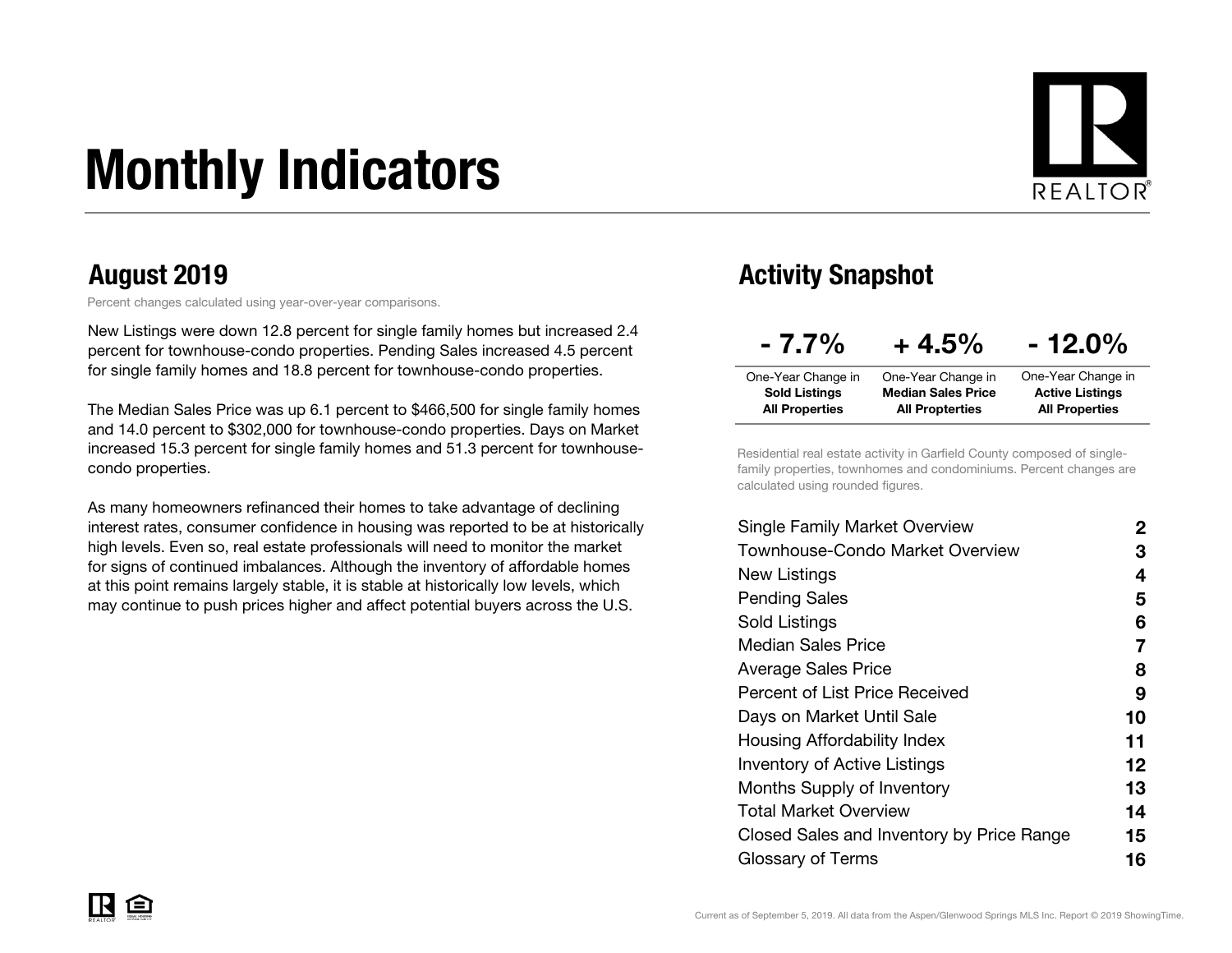### Single Family Market Overview

Key metrics by report month and for year-to-date (YTD) starting from the first of the year.



| <b>Key Metrics</b>                 | <b>Historical Sparkbars</b>                                  | 8-2018    | 8-2019    | Percent Change |           | <b>YTD 2018 YTD 2019</b> | Percent Change |
|------------------------------------|--------------------------------------------------------------|-----------|-----------|----------------|-----------|--------------------------|----------------|
| <b>New Listings</b>                | $1 - 2018$<br>9-2017<br>9-2018<br>1-2019<br>5-2018<br>5-2019 | 117       | 102       | $-12.8%$       | 886       | 835                      | $-5.8%$        |
| <b>Pending Sales</b>               | 9-2017<br>1-2018<br>5-2018<br>9-2018<br>1-2019               | 88        | 92        | $+4.5%$        | 645       | 606                      | $-6.0%$        |
| <b>Sold Listings</b>               | 9-2017<br>1-2018<br>5-2018<br>9-2018<br>1-2019<br>5-2019     | 99        | 82        | $-17.2%$       | 605       | 532                      | $-12.1%$       |
| <b>Median Sales Price</b>          | 9-2017<br>1-2018<br>5-2018<br>9-2018<br>1-2019<br>5-2019     | \$439,500 | \$466,500 | $+6.1%$        | \$393,750 | \$425,000                | $+7.9%$        |
| <b>Avg. Sales Price</b>            | 9-2017<br>1-2018<br>5-2018<br>$9 - 2018$<br>1-2019<br>5-2019 | \$488,597 | \$607,160 | $+24.3%$       | \$471,677 | \$530,844                | $+12.5%$       |
| <b>Pct. of List Price Received</b> | 9-2017<br>1-2018<br>5-2018<br>1-2019<br>5-2019<br>9-2018     | 98.5%     | 97.4%     | $-1.1%$        | 98.0%     | 97.7%                    | $-0.3%$        |
| <b>Days on Market</b>              | 9-2017<br>5-2018<br>9-2018<br>1-2019<br>$1 - 2018$<br>5-2019 | 59        | 68        | $+15.3%$       | 71        | 79                       | $+11.3%$       |
| <b>Affordability Index</b>         | 9-2018<br>9-2017<br>1-2018<br>5-2018<br>1-2019<br>5-2019     | 77        | 80        | $+3.9%$        | 86        | 88                       | $+2.3%$        |
| <b>Active Listings</b>             | 1-2018<br>5-2018<br>1-2019<br>9-2017<br>5-2019<br>9-2018     | 385       | 359       | $-6.8%$        |           |                          |                |
| <b>Months Supply</b>               | 1-2019<br>5-2019<br>9-2017<br>1-2018<br>5-2018<br>9-2018     | 5.3       | 5.4       | $+1.9%$        |           |                          |                |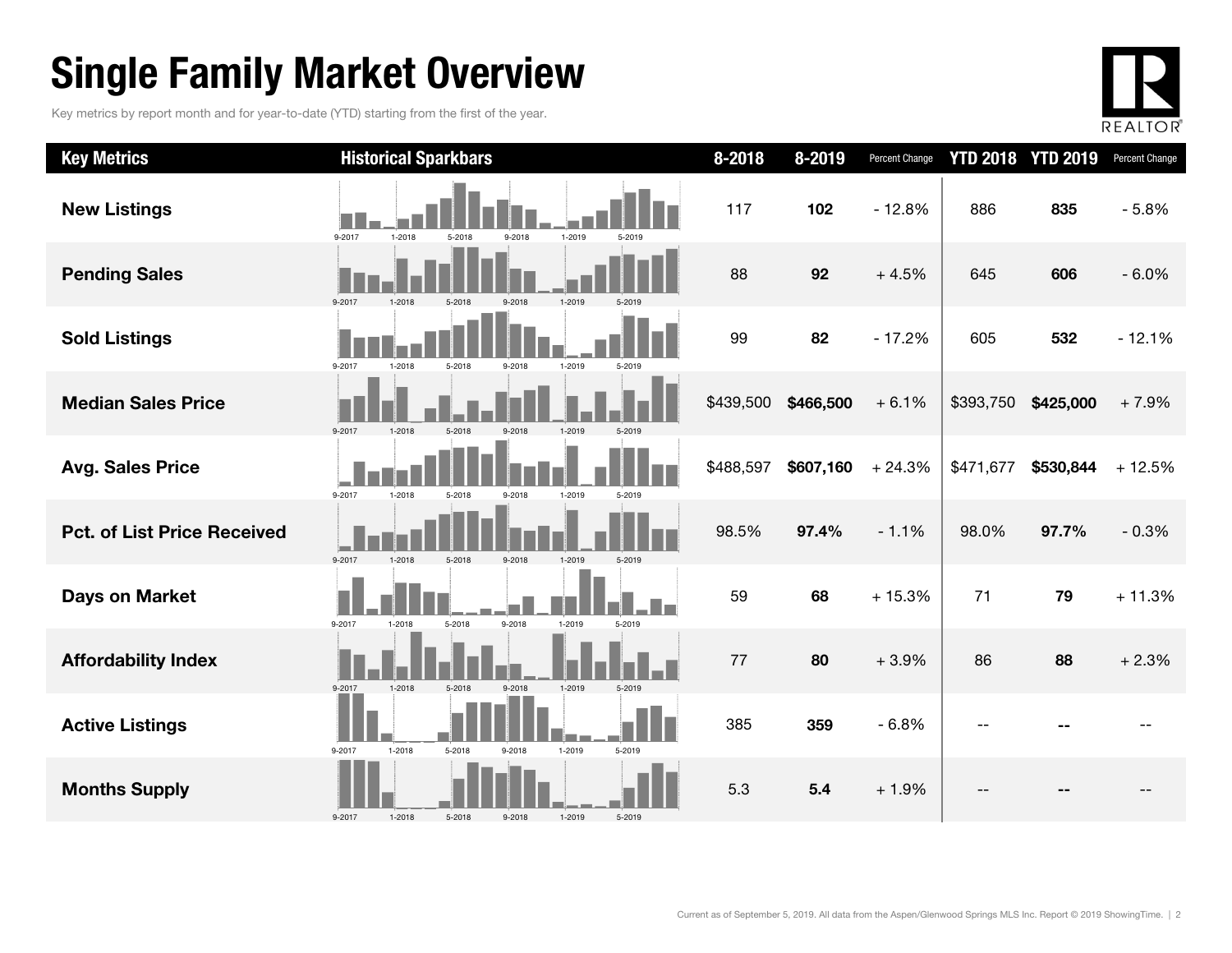### Townhouse-Condo Market Overview

Key metrics by report month and for year-to-date (YTD) starting from the first of the year.



| <b>Key Metrics</b>                 | <b>Historical Sparkbars</b>                                  | 8-2018    | 8-2019    | <b>Percent Change</b> | <b>YTD 2018 YTD 2019</b> |           | Percent Change |
|------------------------------------|--------------------------------------------------------------|-----------|-----------|-----------------------|--------------------------|-----------|----------------|
| <b>New Listings</b>                | 9-2017<br>1-2018<br>5-2018<br>9-2018<br>1-2019               | 41        | 42        | $+2.4%$               | 296                      | 338       | $+14.2%$       |
| <b>Pending Sales</b>               | 9-2017                                                       | 32        | 38        | $+18.8%$              | 211                      | 268       | $+27.0%$       |
| <b>Sold Listings</b>               | $9 - 2017$<br>1-2018<br>5-2018<br>9-2018<br>1-2019<br>5-2019 | 31        | 38        | $+22.6%$              | 203                      | 244       | $+20.2%$       |
| <b>Median Sales Price</b>          | 9-2017<br>5-2018<br>1-2018<br>$9 - 2018$<br>1-2019<br>5-2019 | \$265,000 | \$302,000 | $+14.0%$              | \$283,000                | \$314,500 | $+11.1%$       |
| <b>Avg. Sales Price</b>            | $9 - 2017$<br>1-2018<br>9-2018<br>1-2019<br>5-2018<br>5-2019 | \$317,671 | \$336,413 | $+5.9%$               | \$315,754                | \$349,352 | $+10.6%$       |
| <b>Pct. of List Price Received</b> | 9-2017<br>1-2018<br>5-2018<br>9-2018                         | 98.5%     | 98.7%     | $+0.2%$               | 98.4%                    | 98.6%     | $+0.2%$        |
| <b>Days on Market</b>              | 9-2017<br>1-2018<br>5-2018<br>9-2018<br>1-2019<br>5-2019     | 39        | 59        | $+51.3%$              | 70                       | 68        | $-2.9%$        |
| <b>Affordability Index</b>         | 9-2017<br>$1 - 2018$<br>5-2018<br>1-2019<br>9-2018<br>5-2019 | 127       | 124       | $-2.4%$               | 119                      | 119       | 0.0%           |
| <b>Active Listings</b>             | 9-2017<br>$1 - 2018$<br>5-2018<br>9-2018<br>1-2019<br>5-2019 | 122       | 87        | $-28.7%$              |                          |           |                |
| <b>Months Supply</b>               | 5-2019<br>9-2017<br>1-2018<br>5-2018<br>$9 - 2018$<br>1-2019 | 4.9       | 3.0       | $-38.8%$              |                          |           |                |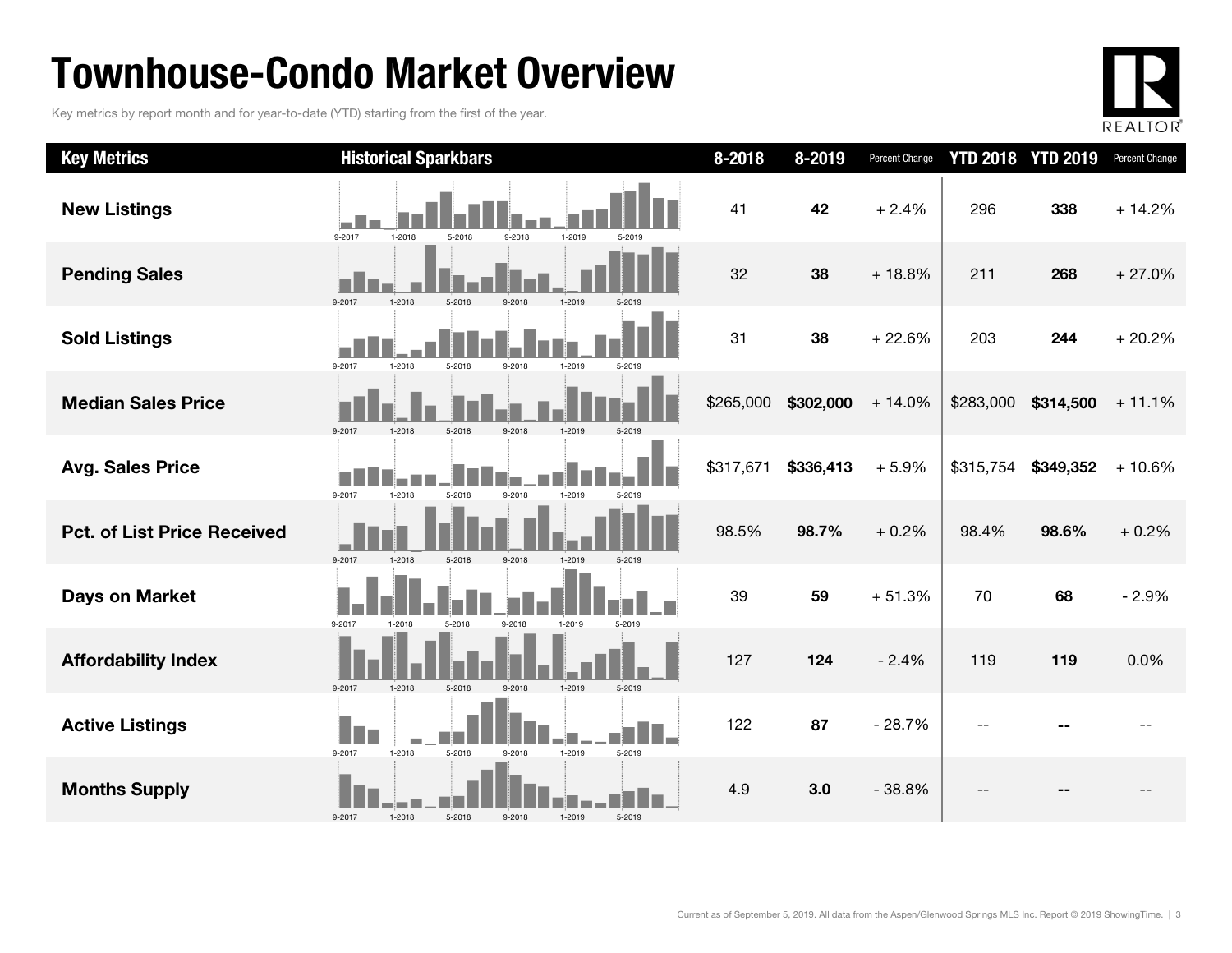#### New Listings







| <b>New Listings</b> | Single<br>Family | <b>Percent Change</b><br>from Previous<br>Year | Townhouse-<br>Condo | <b>Percent Change</b><br>from Previous<br>Year |
|---------------------|------------------|------------------------------------------------|---------------------|------------------------------------------------|
| Sep-2018            | 102              | $+30.8%$                                       | 28                  | $+40.0\%$                                      |
| Oct-2018            | 90               | $+9.8%$                                        | 22                  | $-18.5%$                                       |
| Nov-2018            | 53               | -8.6%                                          | 25                  | +13.6%                                         |
| Dec-2018            | 43               | $+2.4%$                                        | 16                  | $+23.1%$                                       |
| Jan-2019            | 59               | $-7.8\%$                                       | 28                  | $-6.7%$                                        |
| Feb-2019            | 71               | $-7.8\%$                                       | 32                  | $+14.3%$                                       |
| Mar-2019            | 87               | $-17.1%$                                       | 33                  | $-17.5%$                                       |
| Apr-2019            | 118              | $-2.5%$                                        | 49                  | $-2.0\%$                                       |
| May-2019            | 137              | $-16.5%$                                       | 51                  | $+82.1%$                                       |
| Jun-2019            | 147              | $+5.0\%$                                       | 59                  | +55.3%                                         |
| Jul-2019            | 114              | $+16.3%$                                       | 44                  | $+7.3%$                                        |
| Aug-2019            | 102              | $-12.8\%$                                      | 42                  | $+2.4%$                                        |

#### Historical New Listings by Month



Current as of September 5, 2019. All data from the Aspen/Glenwood Springs MLS Inc. Report © 2019 ShowingTime. | 4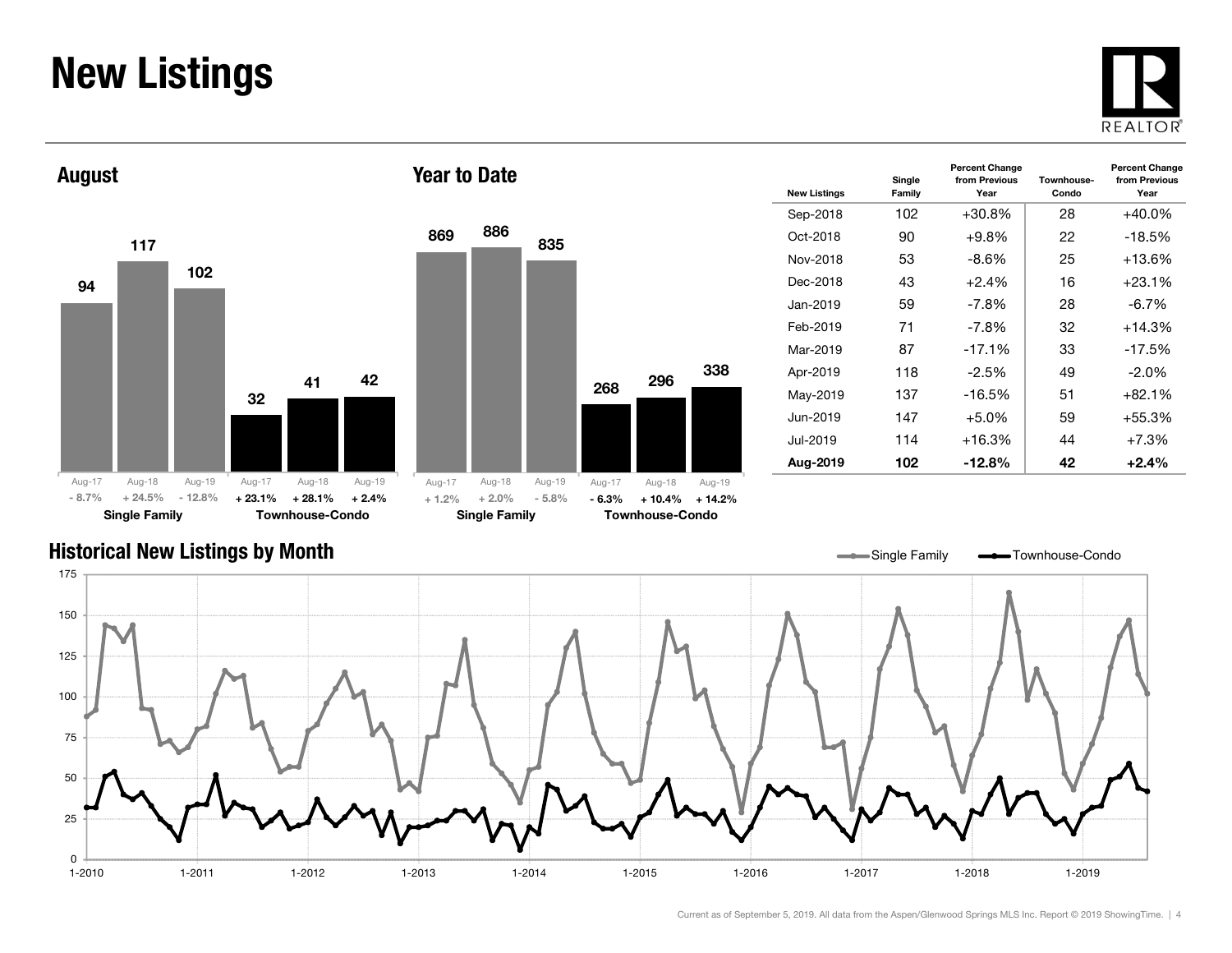#### Pending Sales







| <b>Pending Sales</b> | Single<br>Family | <b>Percent Change</b><br>from Previous<br>Year | Townhouse-<br>Condo | <b>Percent Change</b><br>from Previous<br>Year |
|----------------------|------------------|------------------------------------------------|---------------------|------------------------------------------------|
| Sep-2018             | 67               | $-1.5\%$                                       | 28                  | $+21.7%$                                       |
| Oct-2018             | 64               | +3.2%                                          | 23                  | $-14.8%$                                       |
| Nov-2018             | 39               | $-33.9%$                                       | 26                  | $+13.0%$                                       |
| Dec-2018             | 42               | $-17.6%$                                       | 18                  | $-10.0\%$                                      |
| Jan-2019             | 53               | $-33.8%$                                       | 16                  | $+6.7\%$                                       |
| Feb-2019             | 59               | $+1.7%$                                        | 28                  | $+33.3%$                                       |
| Mar-2019             | 72               | $-7.7\%$                                       | 31                  | -29.5%                                         |
| Apr-2019             | 83               | $+13.7%$                                       | 39                  | $+34.5%$                                       |
| May-2019             | 85               | $-9.6\%$                                       | 38                  | $+52.0%$                                       |
| Jun-2019             | 78               | $-17.0\%$                                      | 37                  | $+76.2%$                                       |
| Jul-2019.            | 84               | $+5.0%$                                        | 41                  | $+70.8%$                                       |
| Aug-2019             | 92               | +4.5%                                          | 38                  | +18.8%                                         |

Single Family **-**Townhouse-Condo

#### Historical Pending Sales by Month

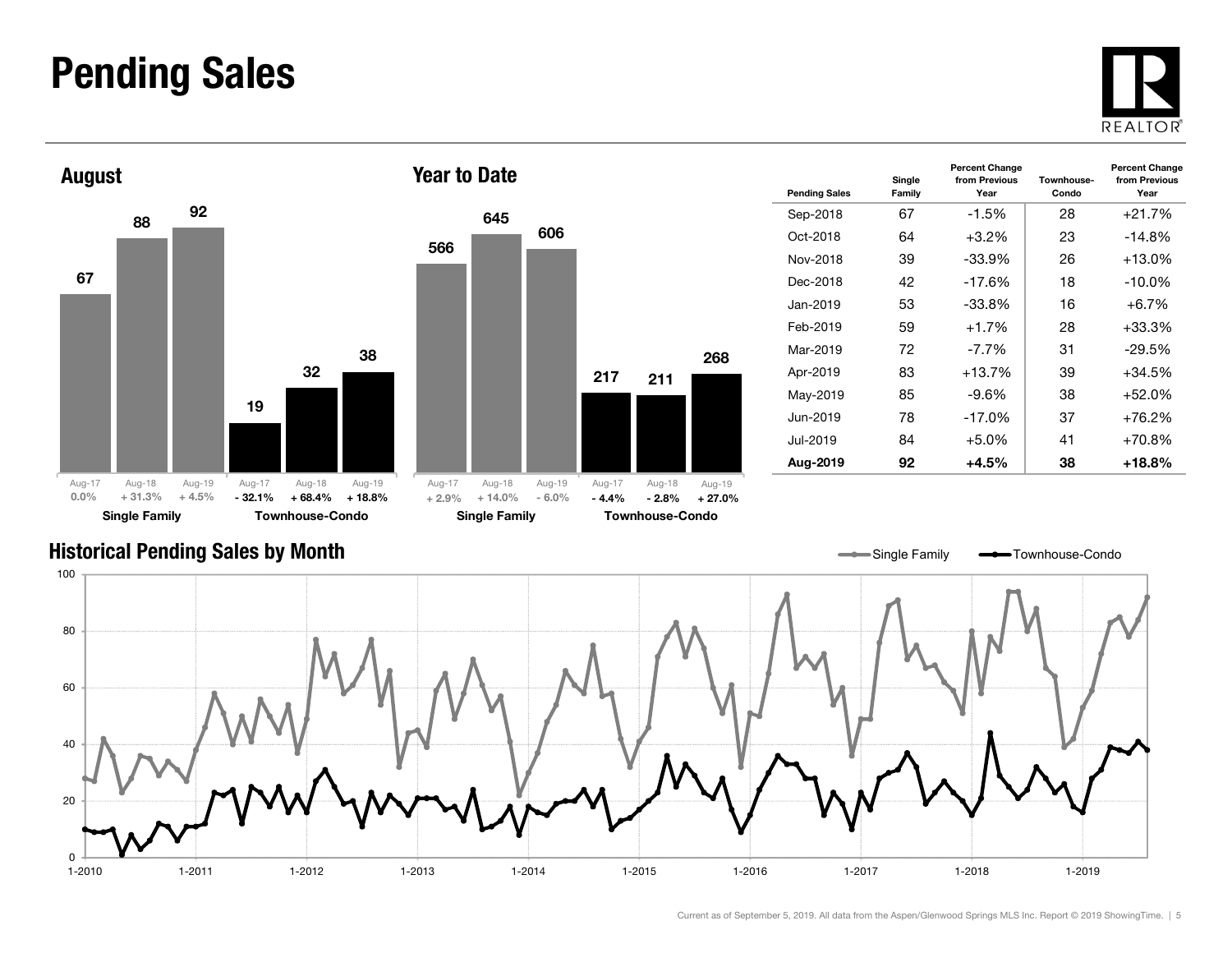### Sold Listings





| <b>Sold Listings</b> | Single<br>Family | <b>Percent Change</b><br>from Previous<br>Year | Townhouse-<br>Condo | <b>Percent Change</b><br>from Previous<br>Year |
|----------------------|------------------|------------------------------------------------|---------------------|------------------------------------------------|
| Sep-2018             | 81               | $+11.0%$                                       | 19                  | $0.0\%$                                        |
| Oct-2018             | 77               | $+26.2%$                                       | 32                  | $+28.0\%$                                      |
| Nov-2018             | 62               | $0.0\%$                                        | 24                  | $-11.1%$                                       |
| Dec-2018             | 50               | $-21.9%$                                       | 25                  | $0.0\%$                                        |
| Jan-2019             | 35               | $-28.6\%$                                      | 23                  | $+64.3%$                                       |
| Feb-2019             | 38               | $-26.9\%$                                      | 13                  | $-23.5\%$                                      |
| Mar-2019             | 58               | $-17.1%$                                       | 28                  | $+21.7%$                                       |
| Apr-2019             | 66               | $-8.3%$                                        | 25                  | $-21.9%$                                       |
| May-2019             | 93               | $+17.7%$                                       | 38                  | $+26.7%$                                       |
| Jun-2019             | 90               | $+3.4\%$                                       | 34                  | $+9.7%$                                        |
| .Jul-2019            | 70               | $-27.8%$                                       | 45                  | $+80.0\%$                                      |
| Aug-2019             | 82               | -17.2%                                         | 38                  | $+22.6%$                                       |

#### Historical Sold Listings by Month



244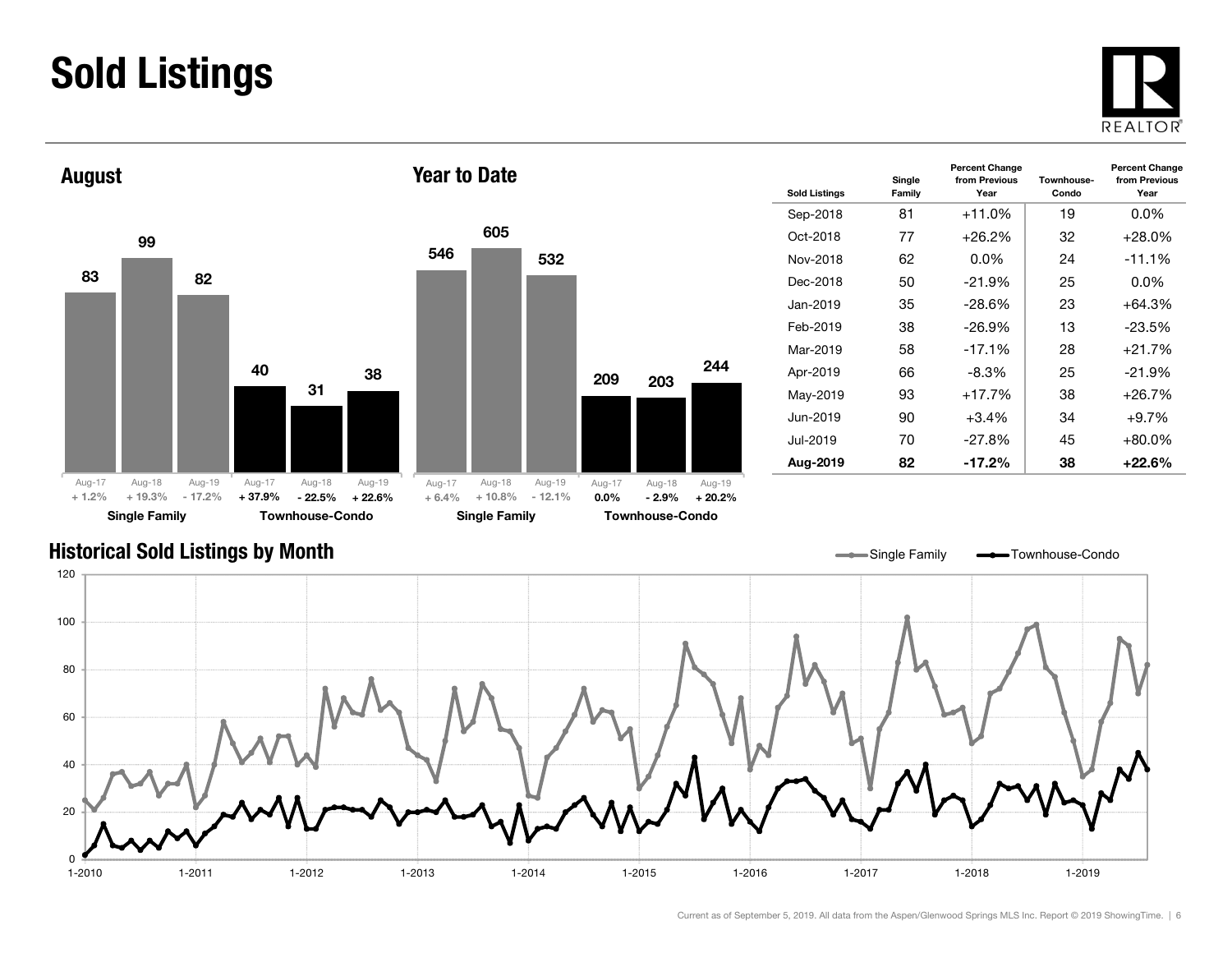#### Median Sales Price





| <b>Median Sales</b><br>Price | Single<br>Family | <b>Percent Change</b><br>from Previous<br>Year | Townhouse-<br>Condo | <b>Percent Change</b><br>from Previous<br>Year |
|------------------------------|------------------|------------------------------------------------|---------------------|------------------------------------------------|
| Sep-2018                     | \$420,000        | $+1.2%$                                        | \$280,000           | -1.8%                                          |
| Oct-2018                     | \$445.000        | $+4.7%$                                        | \$239,000           | $-20.1%$                                       |
| Nov-2018                     | \$460,000        | -5.6%                                          | \$286,000           | $-10.1\%$                                      |
| Dec-2018                     | \$347.000        | $-15.4%$                                       | \$265,000           | $-5.4\%$                                       |
| Jan-2019.                    | \$425.000        | -6.6%                                          | \$323,000           | +32.6%                                         |
| Feb-2019                     | \$373,500        | $+10.7\%$                                      | \$310,000           | $0.0\%$                                        |
| Mar-2019                     | \$440,000        | $+14.4%$                                       | \$298,500           | $+8.5\%$                                       |
| Apr-2019                     | \$377,500        | $-11.6%$                                       | \$293,000           | +23.2%                                         |
| May-2019                     | \$445,000        | $+21.9%$                                       | \$283,500           | $-5.6%$                                        |
| Jun-2019                     | \$409,500        | $-0.1\%$                                       | \$323,000           | +12.5%                                         |
| Jul-2019                     | \$491,100        | $+30.4%$                                       | \$350,000           | +15.3%                                         |
| Aug-2019                     | \$466,500        | $+6.1\%$                                       | \$302,000           | +14.0%                                         |

Single Family **-** Townhouse-Condo

#### Historical Median Sales Price by Month

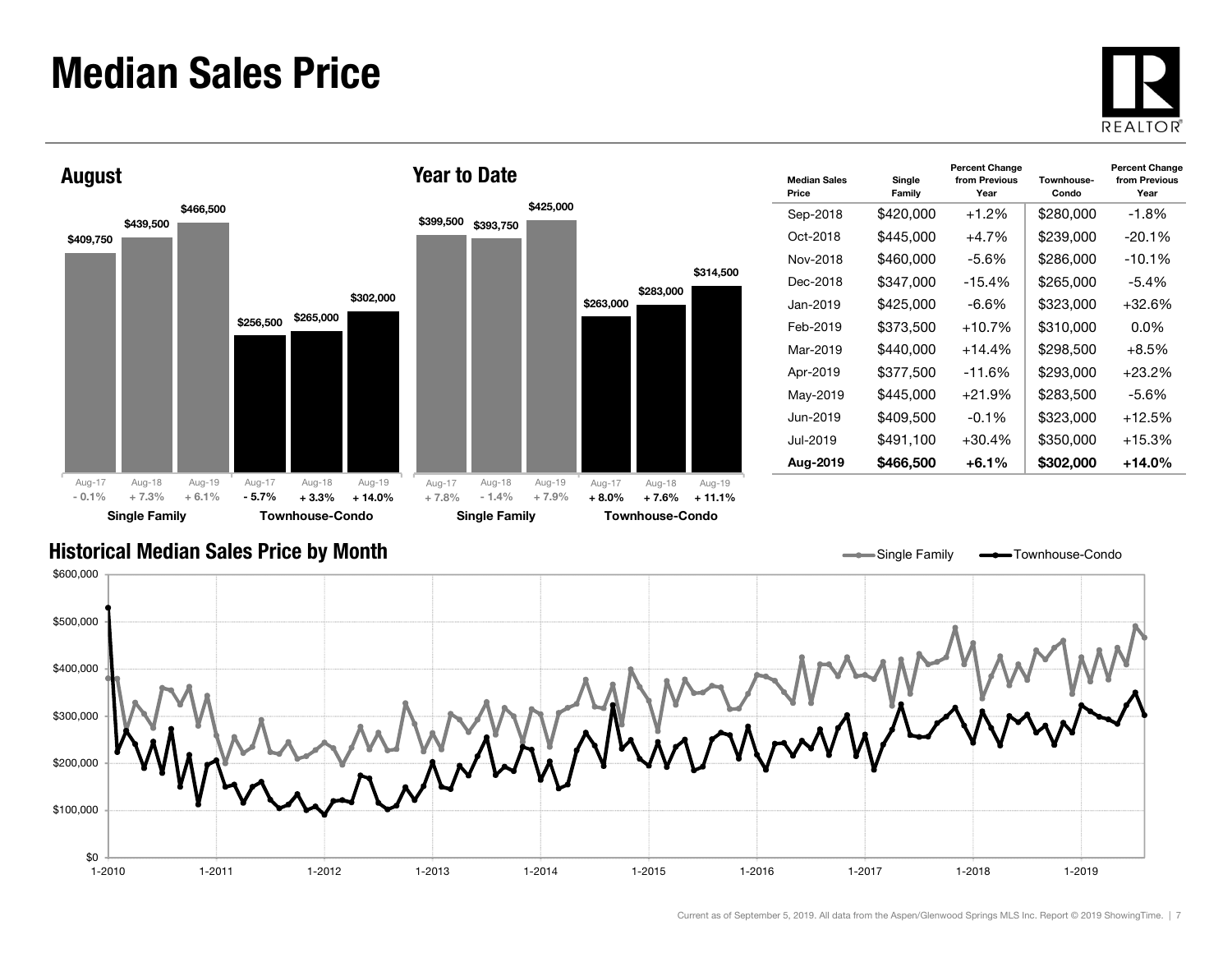#### Average Sales Price





| Avg. Sales Price | Single<br>Family | <b>Percent Change</b><br>from Previous<br>Year | Townhouse-<br>Condo | <b>Percent Change</b><br>from Previous<br>Year |
|------------------|------------------|------------------------------------------------|---------------------|------------------------------------------------|
| Sep-2018         | \$472,620        | $+2.0\%$                                       | \$297,579           | -5.9%                                          |
| Oct-2018         | \$530,896        | $+3.5%$                                        | \$274,791           | $-16.2%$                                       |
| Nov-2018         | \$515,306        | $+3.3\%$                                       | \$308,208           | -7.7%                                          |
| Dec-2018         | \$429,924        | -8.8%                                          | \$316,352           | $-2.8\%$                                       |
| Jan-2019.        | \$536,241        | $+2.2%$                                        | \$351,087           | $+19.6%$                                       |
| Feb-2019         | \$454,422        | $+1.8\%$                                       | \$322,869           | $+4.9\%$                                       |
| Mar-2019         | \$522,253        | $+11.1%$                                       | \$332,304           | $+8.1%$                                        |
| Apr-2019         | \$478,817        | $-2.7%$                                        | \$314,100           | $+12.9%$                                       |
| May-2019         | \$555,923        | $+29.0\%$                                      | \$299,268           | $-12.8\%$                                      |
| Jun-2019.        | \$501,982        | $+7.7\%$                                       | \$368,553           | $+11.8\%$                                      |
| Jul-2019         | \$540,196        | $+16.1%$                                       | \$425,019           | $+26.2%$                                       |
| Aug-2019         | \$607,160        | $+24.3%$                                       | \$336,413           | +5.9%                                          |

Single Family **-**Townhouse-Condo

#### Historical Average Sales Price by Month

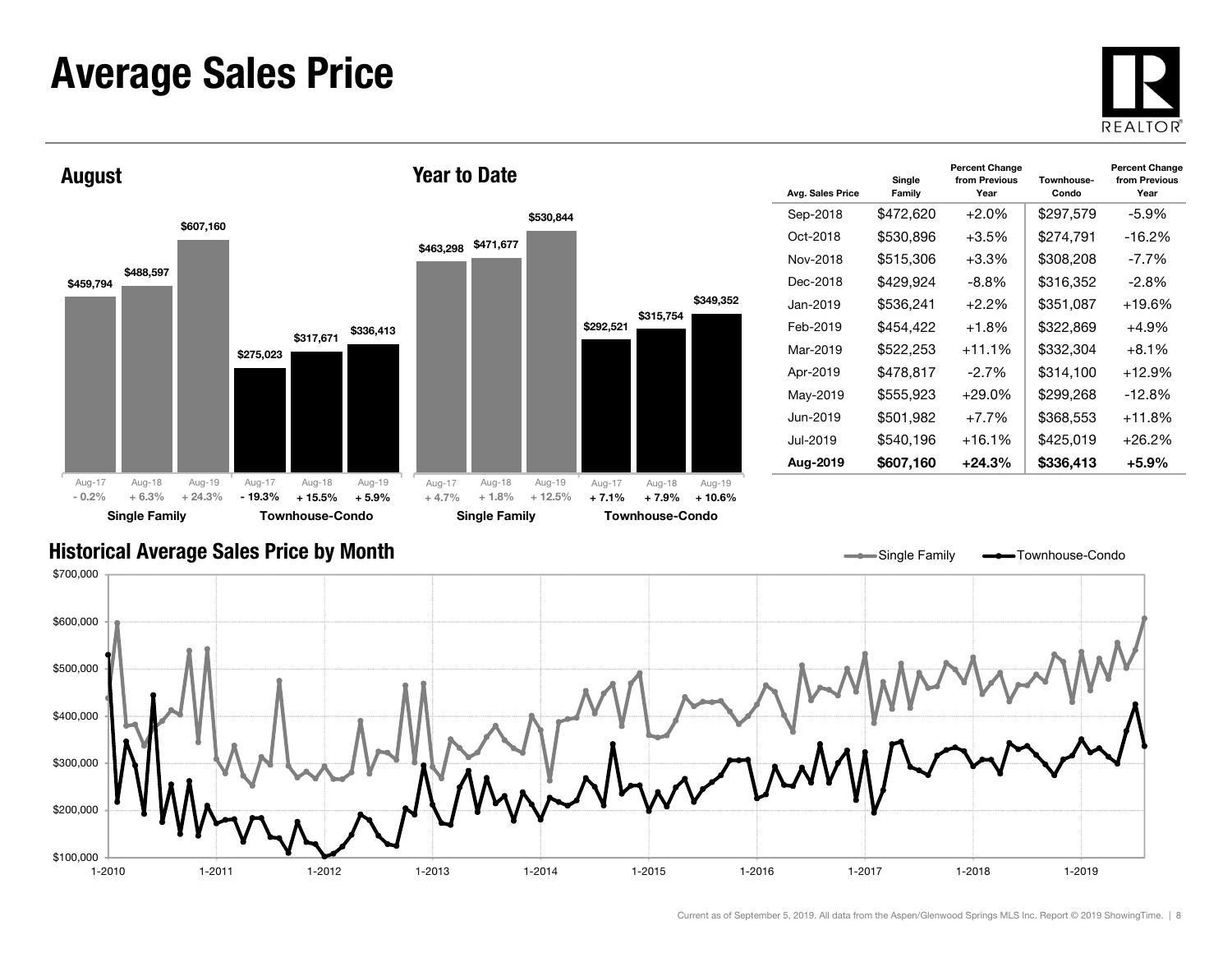#### Percent of List Price Received

80.0%

85.0%

90.0%





1-2010 1-2011 1-2012 1-2013 1-2014 1-2015 1-2016 1-2017 1-2018 1-2019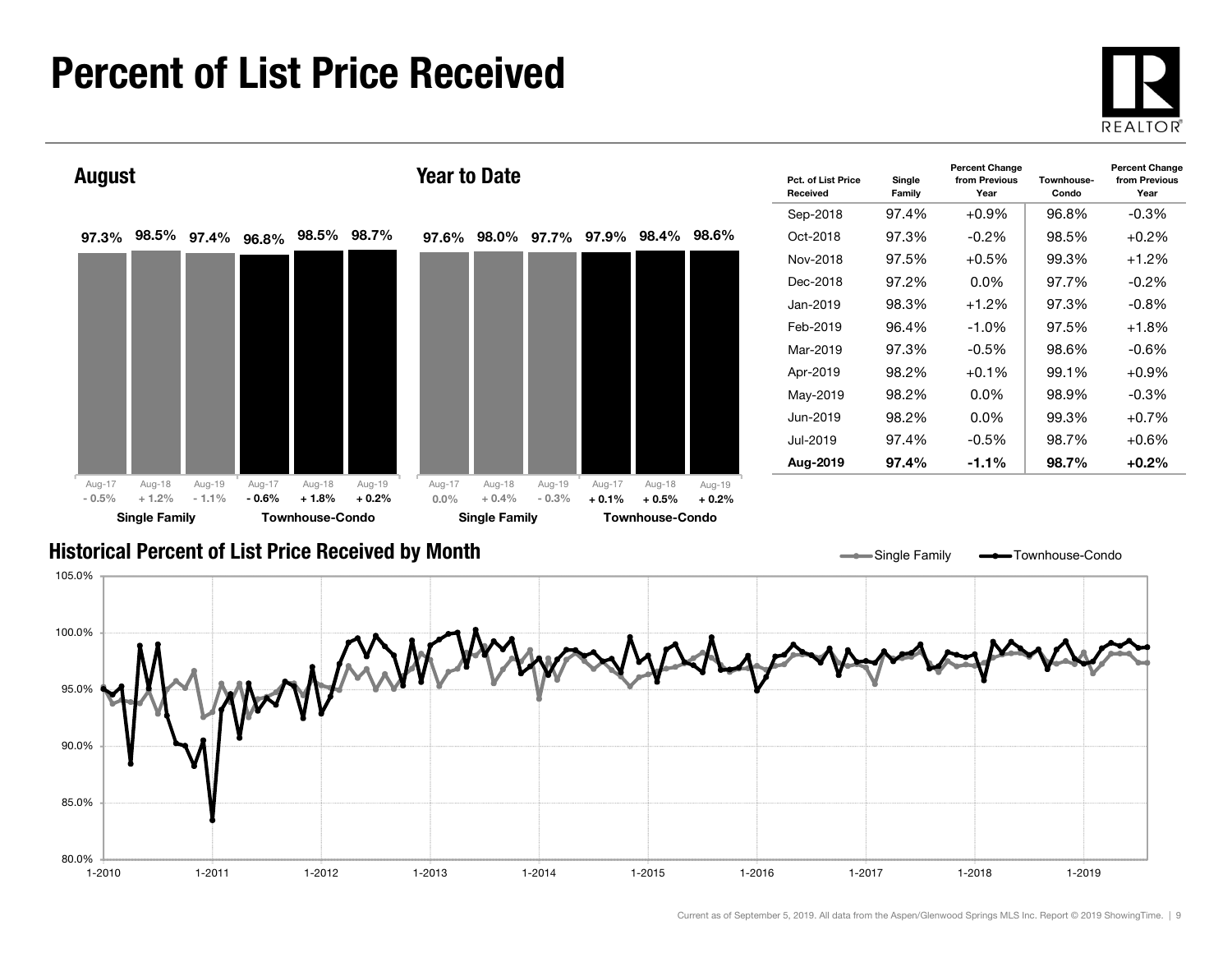### Days on Market Until Sale





|                |                    |                    |                   |                    |                   | Until Sa |
|----------------|--------------------|--------------------|-------------------|--------------------|-------------------|----------|
| 85             |                    |                    |                   |                    |                   | Sep-2    |
|                |                    | 79                 | 83                |                    |                   | Oct-2    |
|                | 71                 |                    |                   | 70                 | 68                | Nov-2    |
|                |                    |                    |                   |                    |                   | Dec-2    |
|                |                    |                    |                   |                    |                   | Jan-2    |
|                |                    |                    |                   |                    |                   | Feb-2    |
|                |                    |                    |                   |                    |                   | Mar-2    |
|                |                    |                    |                   |                    |                   | Apr-2    |
|                |                    |                    |                   |                    |                   | May-2    |
|                |                    |                    |                   |                    |                   | Jun-2    |
|                |                    |                    |                   |                    |                   | $Jul-20$ |
|                |                    |                    |                   |                    |                   | Aug-2    |
| ug-17<br>12.2% | Aug-18<br>$-15.7%$ | Aug-19<br>$+11.3%$ | Aug-17<br>$-3.5%$ | Aug-18<br>$-15.7%$ | Aug-19<br>$-2.9%$ |          |
|                |                    |                    |                   |                    |                   |          |

| Days on Market<br><b>Until Sale</b> | Single<br>Family | <b>Percent Change</b><br>from Previous<br>Year | Townhouse-<br>Condo | <b>Percent Change</b><br>from Previous<br>Year |
|-------------------------------------|------------------|------------------------------------------------|---------------------|------------------------------------------------|
| Sep-2018                            | 68               | $-20.9%$                                       | 64                  | $-20.0\%$                                      |
| Oct-2018                            | 78               | $-24.3%$                                       | 74                  | $+37.0%$                                       |
| Nov-2018                            | 57               | $-8.1\%$                                       | 58                  | $-40.8%$                                       |
| Dec-2018                            | 78               | $-3.7\%$                                       | 80                  | $+21.2%$                                       |
| Jan-2019                            | 78               | $-18.8%$                                       | 110                 | $+8.9%$                                        |
| Feb-2019                            | 113              | $+18.9%$                                       | 103                 | $+8.4\%$                                       |
| Mar-2019                            | 104              | $+23.8%$                                       | 83                  | $+50.9%$                                       |
| Apr-2019                            | 71               | $-14.5%$                                       | 61                  | $-26.5%$                                       |
| May-2019                            | 84               | $+44.8%$                                       | 62                  | $+1.6%$                                        |
| Jun-2019                            | 61               | $+7.0%$                                        | 75                  | $-3.8\%$                                       |
| Jul-2019                            | 75               | $+19.0%$                                       | 41                  | $-43.1%$                                       |
| Aug-2019                            | 68               | +15.3%                                         | 59                  | $+51.3%$                                       |

#### Historical Days on Market Until Sale by Month

Single Family **-** Townhouse-Condo

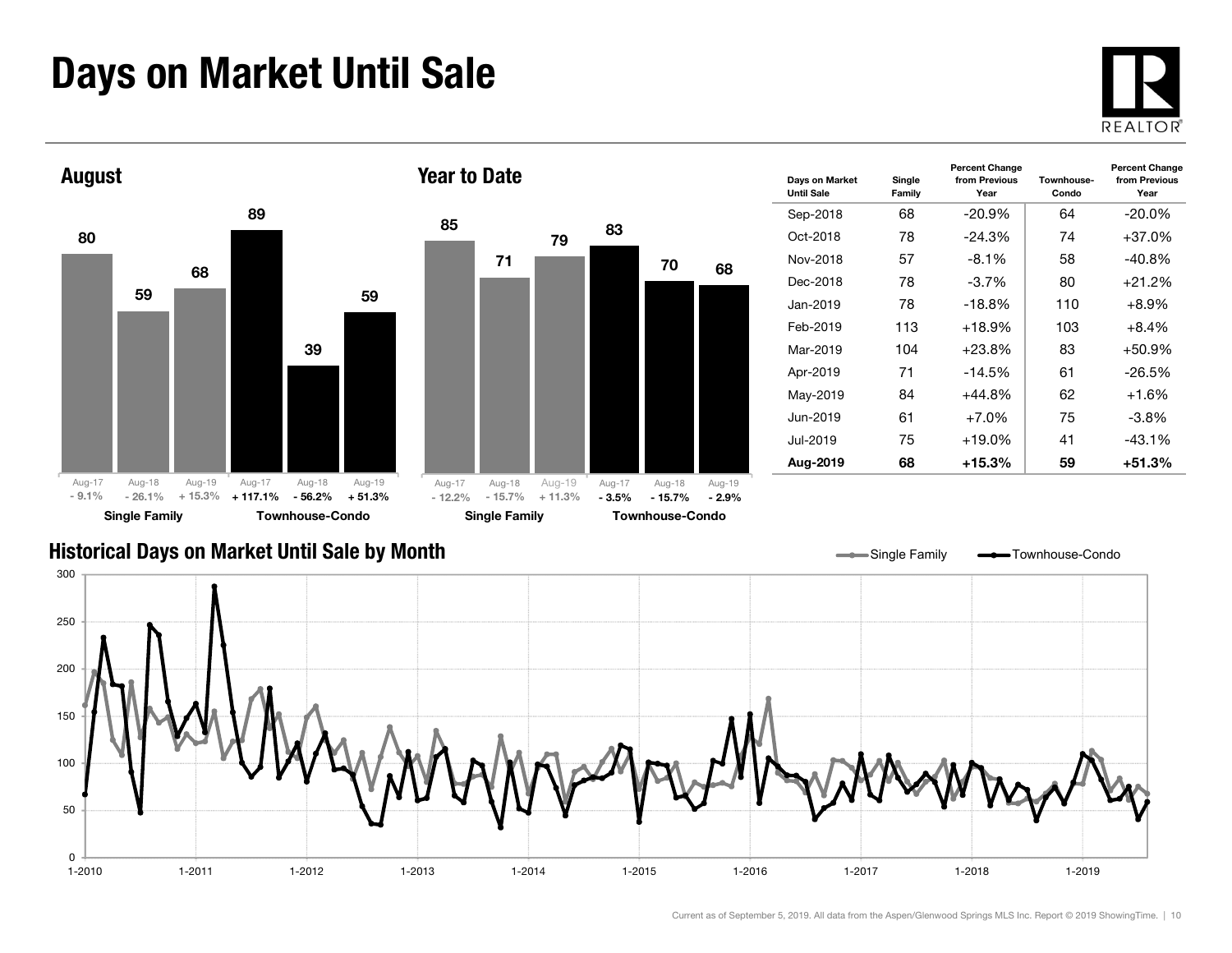## Housing Affordability Index

 $\Omega$ 





1-2010 1-2011 1-2012 1-2013 1-2014 1-2015 1-2016 1-2017 1-2018 1-2019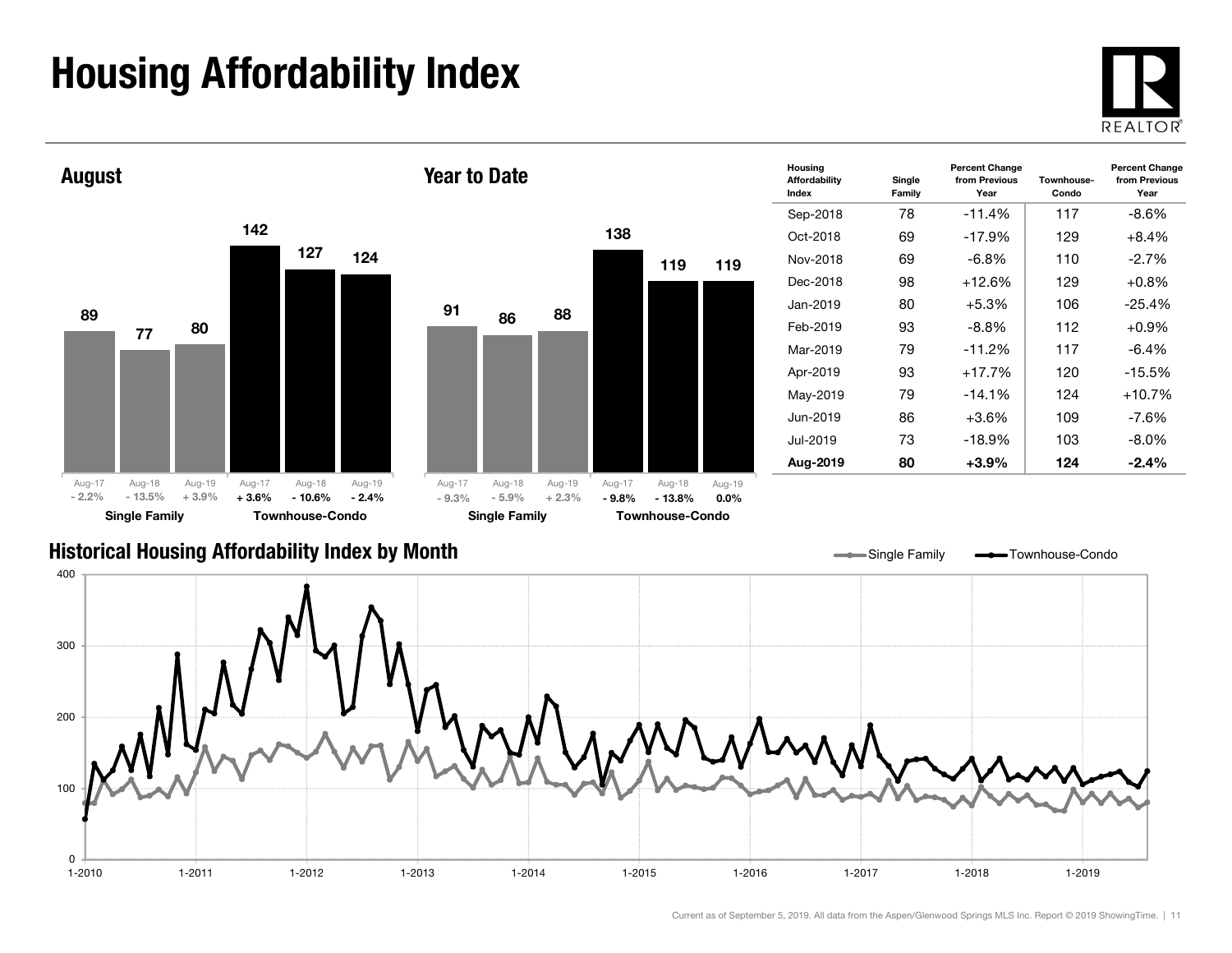### Inventory of Active Listings





#### Historical Inventory of Active Listings by Month



Single Family **-** Townhouse-Condo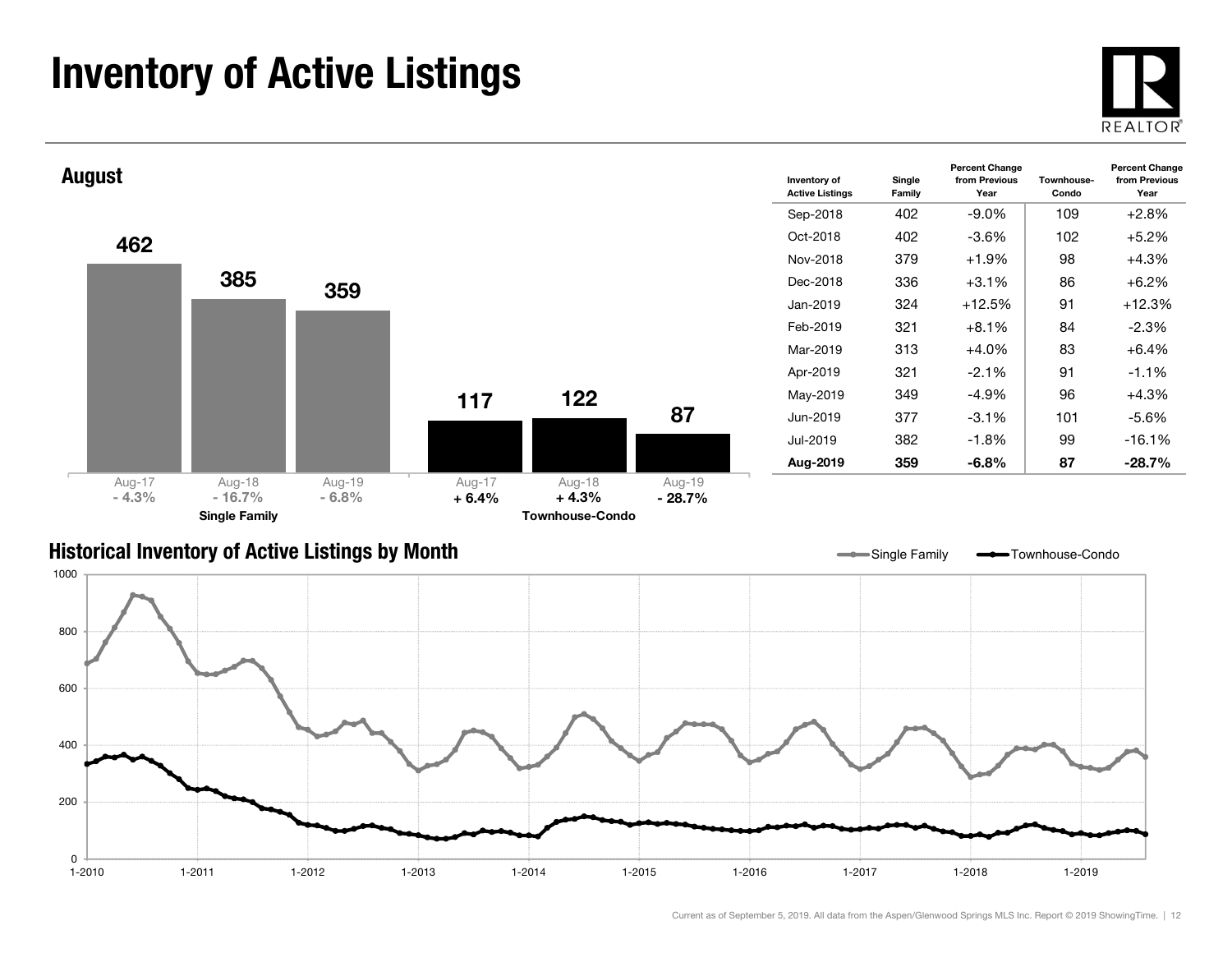### Months Supply of Inventory





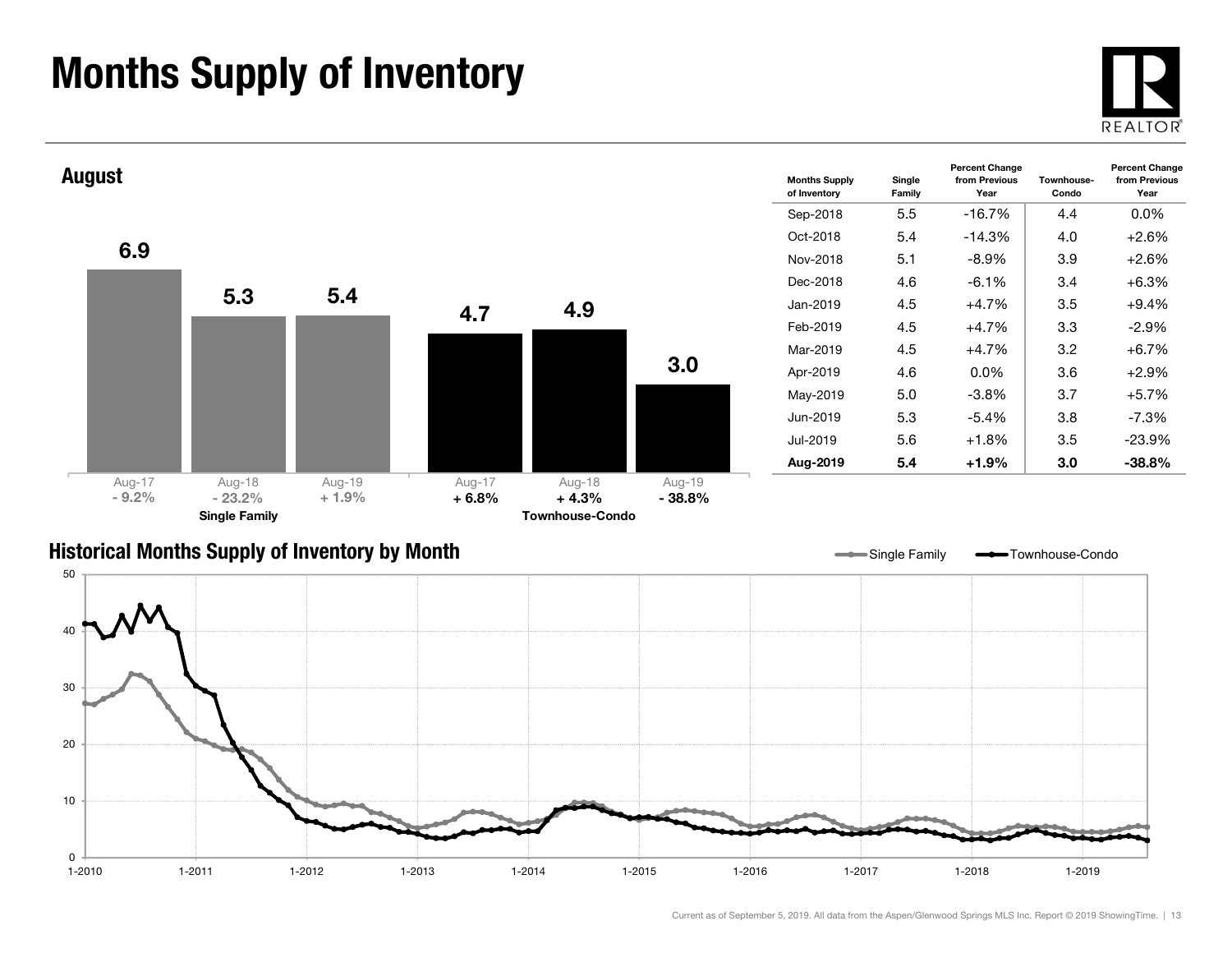### Total Market Overview

Key metrics by report Month and for year-to-date (YTD) starting from the first of the year.



| <b>Key Metrics</b>                 | <b>Historical Sparkbars</b>                                  | 8-2018    | 8-2019    | Percent Change |           | <b>YTD 2018 YTD 2019</b> | Percent Change |
|------------------------------------|--------------------------------------------------------------|-----------|-----------|----------------|-----------|--------------------------|----------------|
| <b>New Listings</b>                | 9-2017<br>$1 - 2018$<br>1-2019<br>5-2018<br>9-2018<br>5-2019 | 158       | 144       | $-8.9%$        | 1,182     | 1,173                    | $-0.8%$        |
| <b>Pending Sales</b>               | 9-2017<br>1-2019<br>1-2018<br>5-2018<br>9-2018               | 120       | 130       | $+8.3%$        | 856       | 874                      | $+2.1%$        |
| <b>Sold Listings</b>               | 9-2017<br>1-2018<br>5-2018<br>9-2018<br>1-2019<br>5-2019     | 130       | 120       | $-7.7%$        | 808       | 776                      | $-4.0%$        |
| <b>Median Sales Price</b>          | 9-2017<br>5-2018<br>9-2018<br>1-2019<br>1-2018<br>5-2019     | \$378,000 | \$395,000 | $+4.5%$        | \$352,000 | \$375,000                | $+6.5%$        |
| <b>Avg. Sales Price</b>            | 9-2017<br>1-2018<br>5-2018<br>9-2018<br>1-2019<br>5-2019     | \$447,521 | \$521,423 | $+16.5%$       | \$432,455 | \$473,777                | $+9.6%$        |
| <b>Pct. of List Price Received</b> | 9-2017<br>1-2018<br>5-2018<br>9-2018<br>1-2019               | 98.5%     | 97.8%     | $-0.7%$        | 98.1%     | 98.0%                    | $-0.1%$        |
| <b>Days on Market</b>              | 9-2017<br>5-2018<br>9-2018<br>1-2019<br>5-2019<br>1-2018     | 55        | 65        | $+18.2%$       | 71        | 76                       | $+7.0%$        |
| <b>Affordability Index</b>         | 9-2017<br>1-2018<br>5-2018<br>9-2018<br>1-2019<br>5-2019     | 89        | 95        | $+6.7%$        | 96        | 100                      | $+4.2%$        |
| <b>Active Listings</b>             | 1-2019<br>9-2017<br>1-2018<br>5-2018<br>9-2018<br>5-2019     | 507       | 446       | $-12.0%$       |           |                          |                |
| <b>Months Supply</b>               | $1 - 2018$<br>5-2018<br>9-2017<br>9-2018<br>1-2019<br>5-2019 | 5.2       | 4.7       | $-9.6%$        |           |                          |                |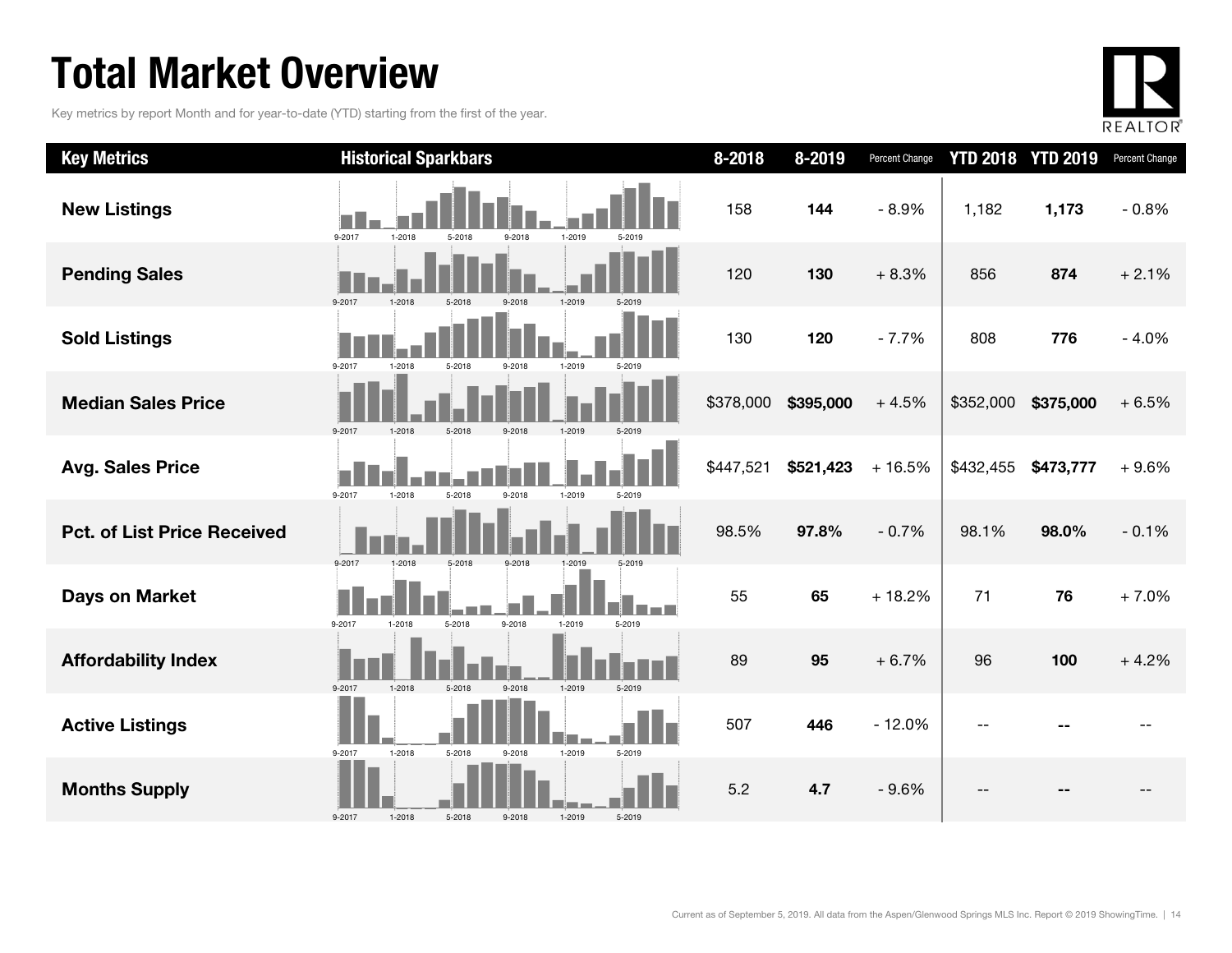Actual sales that have closed in a given month.



| By Price Range – All Properties – Rolling 12 Months<br>■8-2019<br>8-2018 |                      |                  |                  |                        |                  |                          |               |                                |                   |          | By Property Type |                          |               | ■8-2019<br>8-2018 |                   |         |                |                   |  |
|--------------------------------------------------------------------------|----------------------|------------------|------------------|------------------------|------------------|--------------------------|---------------|--------------------------------|-------------------|----------|------------------|--------------------------|---------------|-------------------|-------------------|---------|----------------|-------------------|--|
| 516<br>417<br>374                                                        | 532                  | 192<br>182       | 31               | 37                     | 15<br>Δ          | 3                        |               | $\overline{2}$                 | $\Omega$          | $\Omega$ | 0                |                          | 865           | 802               | 299               | 344     | 1,164          | 1,146             |  |
| $-10.3%$<br>$+3.1%$                                                      | $-5.2%$<br>$+19.4%$  |                  |                  | $+275.0\%$<br>$+33.3%$ |                  | $+100.0\%$               |               |                                |                   |          |                  | $-7.3%$                  |               | $+15.1%$          |                   | $-1.5%$ |                |                   |  |
| $<$ \$300K<br>\$300K to \$599K                                           |                      | \$600K to \$999K | \$1.0M to \$1.4M |                        | \$1.5M to \$1.9M | \$2.0M to \$2.5M         |               | \$2.5M to \$4.9M               | \$5.0M to \$9.9M  |          | $$10.0M+$        |                          | Singe Family  |                   | Townhouse-Condo   |         | All Properties |                   |  |
| <b>Rolling 12 Months</b>                                                 |                      |                  |                  |                        |                  |                          |               | <b>Compared to Prior Month</b> |                   |          |                  |                          |               |                   | Year to Date      |         |                |                   |  |
|                                                                          | <b>Single Family</b> |                  |                  | Condo                  |                  |                          | Single Family |                                |                   | Condo    |                  |                          | Single Family |                   | Condo             |         |                |                   |  |
| <b>By Price Range</b>                                                    | 8-2018               | 8-2019           | Change           | 8-2018                 | 8-2019           | Change                   | 7-2019        | 8-2019                         | Change            | 7-2019   | 8-2019           | Change                   | 8-2018        | 8-2019            | Change            | 8-2018  | 8-2019         | Change            |  |
| \$299,999 and Below                                                      | 255                  | 194              | $-23.9%$         | 162                    | 180              | $+11.1%$                 | 19            | 18                             | $-5.3%$           | 14       | 19               | $+35.7%$                 | 187           | 127               | $-32.1%$          | 113     | 113            | $0.0\%$           |  |
| \$300,000 to \$599,999                                                   | 405                  | 394              | $-2.7%$          | 111                    | 138              | $+24.3%$                 | 33            | 39                             | $+18.2%$          | 24       | 16               | $-33.3%$                 | 281           | 259               | $-7.8%$           | 74      | 110            | $+48.6%$          |  |
| \$600,000 to \$999,999                                                   | 167                  | 161              | $-3.6%$          | 25                     | 21               | $-16.0%$                 |               | 14                             | $+27.3%$          |          | 3                | 0.0%                     | 110           | 107               | $-2.7%$           | 15      | 16             | $+6.7%$           |  |
| \$1,000,000 to \$1,499,999                                               | 30                   | 32               | $+6.7%$          |                        | 5                | $+400.0\%$               |               | 3                              | $-40.0%$          |          |                  | $-100.0%$                | 22            | 24                | $+9.1%$           |         |                | 400.0%            |  |
| \$1,500,00 to \$1,999,999                                                |                      | 15               | $+275.0%$        | <sup>0</sup>           |                  | $\overline{\phantom{a}}$ |               | 5                              | $+150.0%$         |          |                  | $\sim$ $\sim$            |               | 10                | $+400.0%$         |         |                | $\qquad \qquad -$ |  |
| \$2,000,000 to \$2,499,999                                               | 3                    | 4                | $+33.3%$         | $\Omega$               |                  | $\overline{\phantom{a}}$ |               | 3                              | $\qquad \qquad -$ |          |                  | $\sim$ $\sim$            |               | 3                 | $+50.0\%$         |         |                |                   |  |
| \$2,500,000 to \$4,999,999                                               |                      | 2                | $+100.0%$        |                        |                  | $\sim$ $\sim$            |               |                                | $- -$             |          |                  | $\sim$ $\sim$            |               | 2                 | $+100.0\%$        |         |                |                   |  |
| \$5,000,000 to \$9,999,999                                               |                      |                  | $- -$            |                        |                  | $\overline{\phantom{a}}$ |               |                                | $- -$             |          |                  | $\sim$ $\sim$            |               |                   | $\qquad \qquad -$ |         |                |                   |  |
| \$10,000,000 and Above                                                   |                      | $\Omega$         | $\sim$ $\sim$    |                        |                  | $\overline{\phantom{a}}$ |               |                                | $\qquad \qquad -$ |          |                  | $\overline{\phantom{m}}$ |               |                   | $\qquad \qquad -$ |         |                | $\qquad \qquad -$ |  |
| All Price Ranges                                                         | 865                  | 802              | $-7.3%$          | 299                    | 344              | $+15.1%$                 | 70            | 82                             | $+17.1%$          | 45       | 38               | $-15.6%$                 | 605           | 532               | $-12.1%$          | 203     | 244            | $+20.2%$          |  |

All Price Ranges 865 802 - 7.3% 299 344 + 15.1% 70 82 + 17.1% 45 38 - 15.6% 605 532 - 12.1% 203 244 + 20.2%

#### Inventory of Active Listings

A measure of the number of homes available for sale at a given time.



|                            | <b>Year over Year</b> |               |          |        |        |                          |        |               | <b>Compared to Prior Month</b> |        |        | Year to Date |                                  |                                       |  |
|----------------------------|-----------------------|---------------|----------|--------|--------|--------------------------|--------|---------------|--------------------------------|--------|--------|--------------|----------------------------------|---------------------------------------|--|
|                            |                       | Single Family |          |        | Condo  |                          |        | Single Family |                                | Condo  |        |              | Single Family                    | Condo                                 |  |
| <b>By Price Range</b>      | 8-2018                | 8-2019        | Change   | 8-2018 | 8-2019 | Change                   | 7-2019 | 8-2019        | Change                         | 7-2019 | 8-2019 | Change       |                                  |                                       |  |
| \$299,999 and Below        | 48                    | 22            | $-54.2%$ | 51     | 37     | $-27.5%$                 | 22     | 22            | $0.0\%$                        | 42     | 37     | $-11.9%$     |                                  | There are no year-to-date figures for |  |
| \$300,000 to \$599,999     | 130                   | 117           | $-10.0%$ | 47     | 28     | $-40.4%$                 | 137    | 117           | $-14.6%$                       | 38     | 28     | $-26.3%$     | inventory because it is simply a |                                       |  |
| \$600,000 to \$999,999     | 97                    | 106           | $+9.3%$  | 16     | 13     | $-18.8%$                 | 104    | 106           | $+1.9%$                        | 13     | 13     | $0.0\%$      |                                  | snapshot frozen in time at the end of |  |
| \$1,000,000 to \$1,499,999 | 43                    | 42            | $-2.3%$  | 6      |        | $+50.0%$                 | 46     | 42            | - 8.7%                         |        | 9      | $-125.0\%$   |                                  | each month. It does not add up over a |  |
| \$1,500,00 to \$1,999,999  | 33                    | 44            | + 33.3%  | 2      |        | - 100.0%                 | 43     | 44            | $+2.3%$                        |        |        | $-100.0\%$   |                                  | period of months.                     |  |
| \$2,000,000 to \$2,499,999 | 15                    |               | - 73.3%  | 0      |        | $\overline{\phantom{a}}$ |        | ▵             | $-20.0\%$                      |        |        | $-100.0\%$   |                                  |                                       |  |
| \$2,500,000 to \$4,999,999 | 15                    | 19            | $+26.7%$ | 0      |        | $\overline{\phantom{a}}$ | 20     | 19            | $-5.0%$                        |        |        | $- -$        |                                  |                                       |  |
| \$5,000,000 to \$9,999,999 | 4                     |               | 25.0%    | 0      |        | $- -$                    |        |               | 0.0%                           |        |        | $- -$        |                                  |                                       |  |
| \$10,000,000 and Above     | 0                     |               | $- -$    |        |        | $\overline{\phantom{a}}$ |        |               | $- -$                          |        |        | $- -$        |                                  |                                       |  |
| <b>All Price Ranges</b>    | 385                   | 359           | - 6.8%   | 122    | 87     | $-28.7%$                 | 382    | 359           | $-6.0\%$                       | 99     | 87     | $-12.1%$     |                                  |                                       |  |